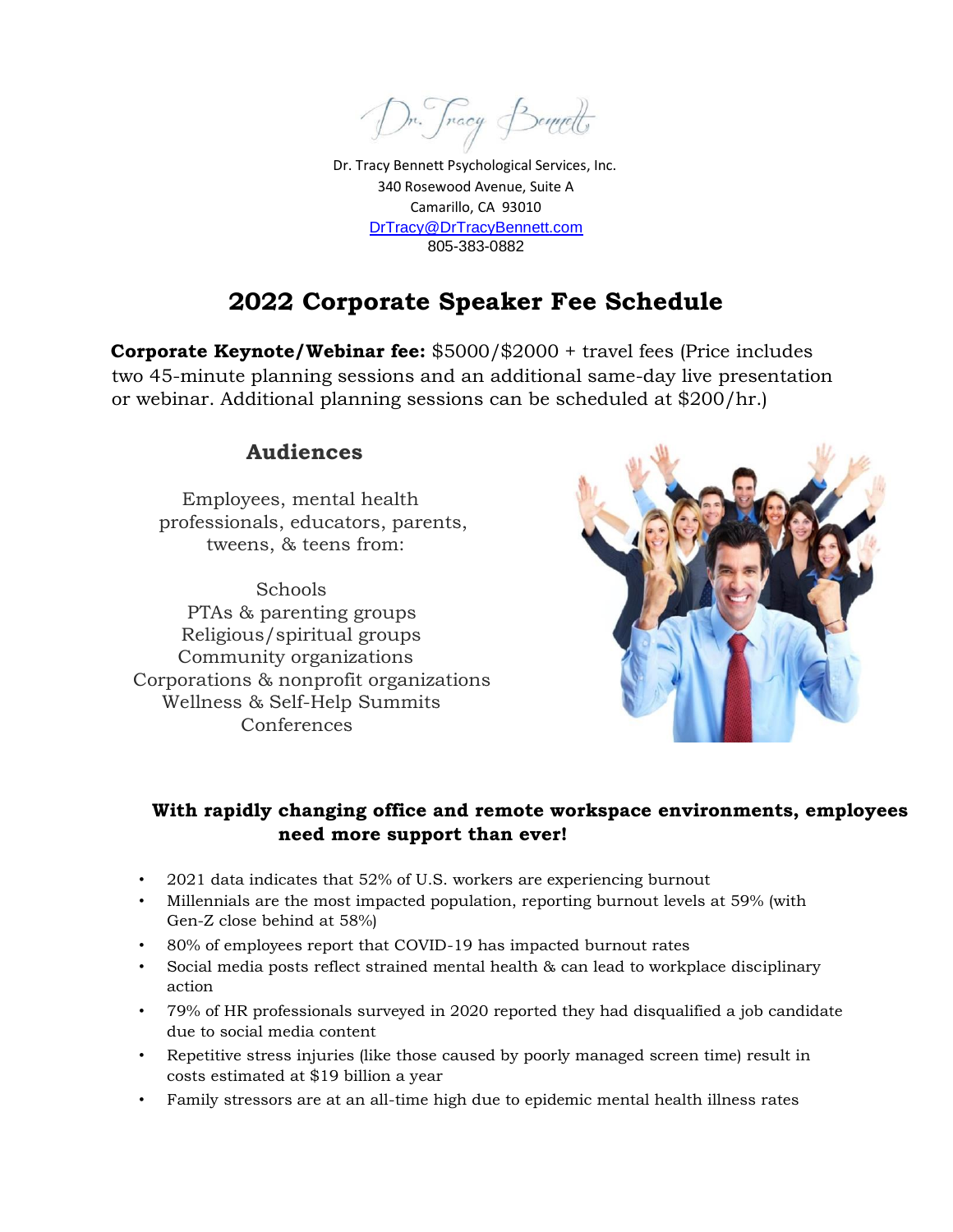### **Corporate Presentation**

# **HOW TO ACHIEVE BEST PRODUCTIVITY & BALANCE IN THE DIGITAL WORKPLACE**

Dr. Bennett's 25+ years of experience as a clinical psychologist and screen safety expert offers insightful and immediately applicable strategies to help destress family life and help your employees practice burnout-fighting wellness tools!

**Screen Challenges in the Workplace**: Since the COVID-19 Stay-at-Home Order, most U.S. corporations have committed to the remote workspace. Although convenient, it can be challenging for employees to achieve a healthy balance between productivity, family time, and physical and mental health.

**Objective for the Presentation/Webinar:** Dr. Bennett will offer expert information about the sources of digital injury, what the science says about specific work habits, and powerful psychological wellness strategies that Dr. B has tested in her practice to optimize the work/home life balance. The perfect presentation for corporate wellness!

**\*\*\*** 

### **GKIS Presentations for Parents**

#### **READY FOR SCREEN SANITY?**

**Parenting Challenges**: Too often, parents don't know the risks of digital injury until it's too late. Dr. B sees families in crisis, she knows what most parents don't.

**Objective for the Presentation/Webinar:** Dr. Bennett will offer expert parenting strategies for helping kids and teens negotiate the digital world successfully. They think they know it all, but they lack the life experience for informed insight. They still need us to guide and facilitate. This presentation is designed to help parents feel empowered by offering sound and simple strategies with long-term payoff.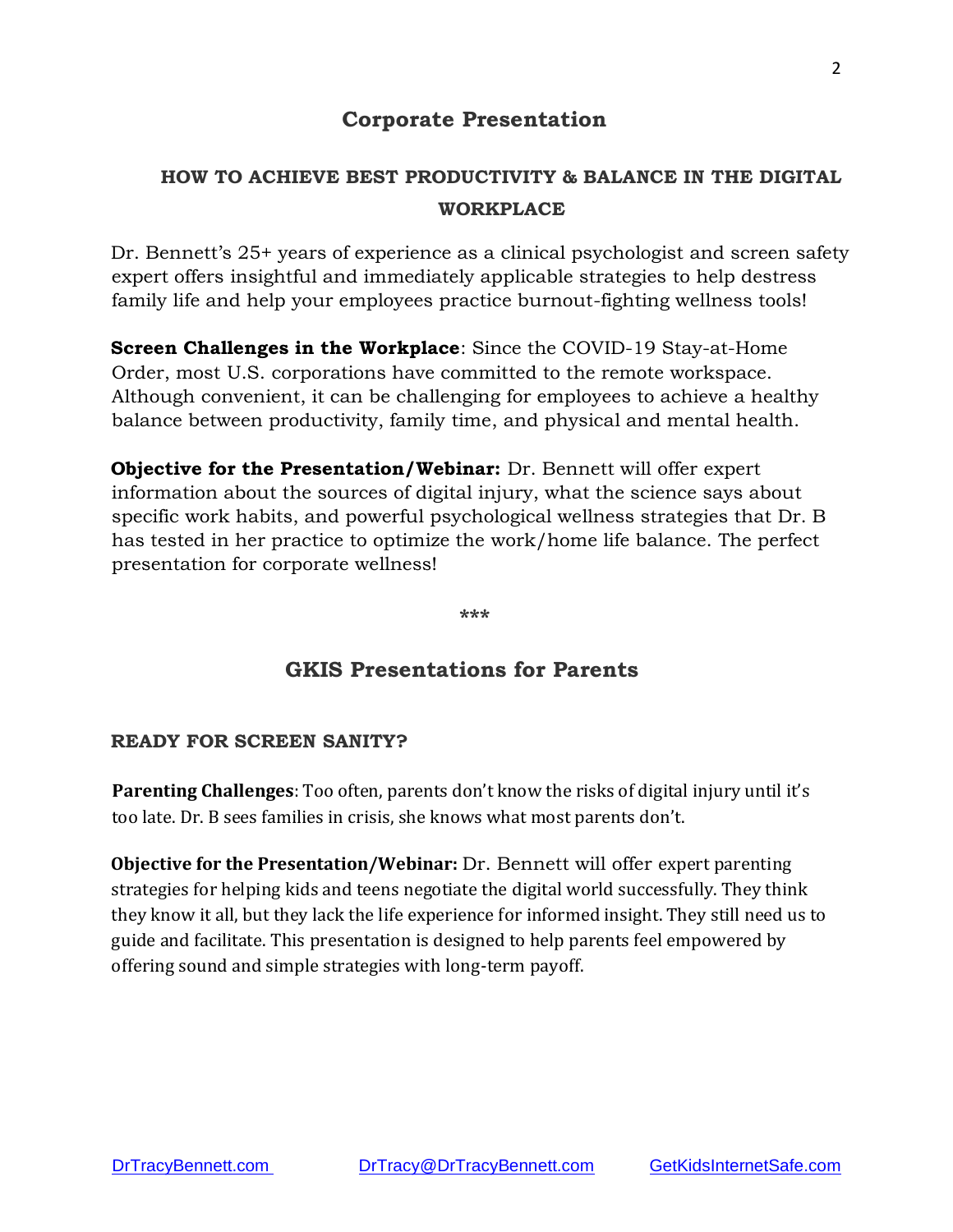# **GKIS Presentations for Parents of Tweens & Teens**

#### **MAKING YOUR DIGITAL FOOTPRINT WORK FOR YOU**

**Screen Challenges Typical of High School**: Developmentally, teens this age are starting to focus on gaining independence, college-readiness, and career development. They are onloading complex abstract thought and tackling morality issues that impact their community. Parents often struggle to support their new-found independence while staying influential and connected.

**Objective for the Webinar:** Dr. Bennett will offer expert education to students and parents about avoiding digital injury while creating a digital footprint that works for them for college and career.

# **DEPRESSION & ANXIETY DISORDERS AMONG TWEENS & TEENS: PSYCHOLOGICAL WELLNESS PRACTICES FOR OPTIMUM MENTAL HEALTH**

**Mental Health Challenges Among Teens:** 20% of teens will experience depression before they reach adulthood. Teen suicide is the third leading cause of death among young people aged 10 to 24. Most clinicians agree that screen issues are a commonly contributing factor.

**Objective for the Webinar:** Offer expert information about how our virtual lives impact mental health and contribute to digital injury. Dr. B offers her teen-tested psychological wellness strategies that she's tested over 25 years of clinical practice.

**\*\*\***